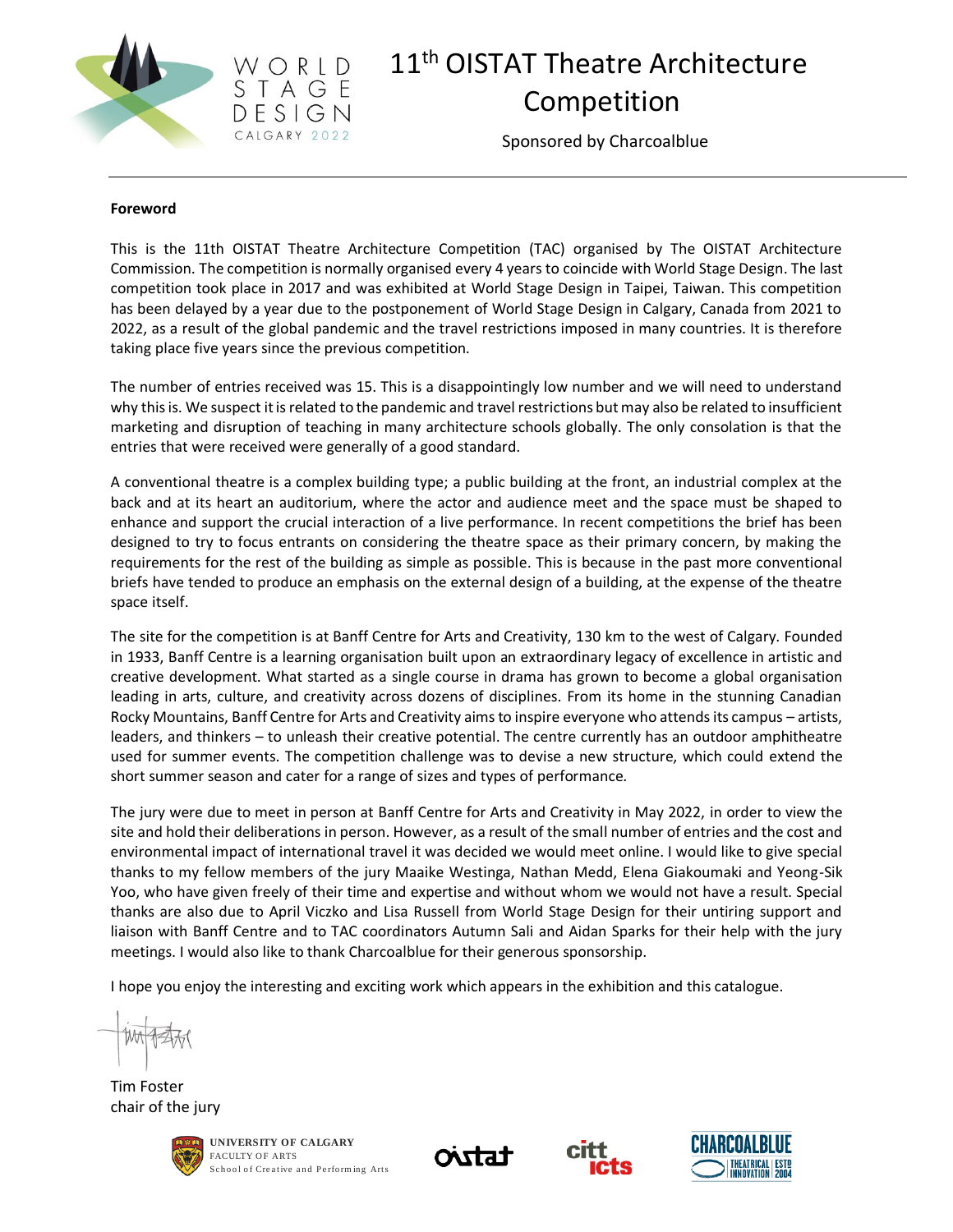



Sponsored by Charcoalblue

#### **Design Brief**

#### **Introduction**

The OISTAT Theatre Architecture Competition is an international ideas competition, aimed at students and emerging architecture practitioners, and is organised by the Architecture Commission of OISTAT (International Organisation of Scenographers, Theatre Architects and Technicians). The winning entry is unlikely to be built but cash prizes will be awarded, and the best entries will be exhibited at the World Stage Design exhibit to be held in Calgary in August 2022. Terms and Conditions are provided in a separate document. The site for the competition is located at Banff Centre for Arts and Creativity, about an hours drive to the west of Calgary. This document provides a design brief, which is to be read in conjunction with the Terms and Conditions and associated site drawings and photographs.

Banff Centre is interested in seeing innovative ideas for a structure(s) that could be built to provide the best use and highest value for an area of campus currently known as the Shaw Amphitheatre. This incredible piece of land boasts stunning views of the valley that holds the Banff town site nestled between iconic Cascade and Sulphur Mountains and looking off onto stunning Mount Bourgeau in the distance.

#### **How do we currently use the site?**

The Shaw Amphitheatre currently holds events in the open air in summer, typically live music concerts, with a capacity of 2000 persons, with space for 300-500 on the stepped concrete risers and standing space in front of the stage, and 1500 on the lawn behind. The capacity also corresponds to the space available in adjacent buildings to evacuate patrons, artists, and staff (before considering social distancing) in the event of severe weather or another emergency.

The current stage structure, which is erected each summer, is a Thomas Engineering truss roof with side wings to rig the left and right line array speakers, and a goal post style truss structure for front-of-house lighting. The stage structure sits on paving stone and concrete pad that is level with the access road behind, which is a fire route and must be maintained in design proposals. Site setup in its current configuration takes approximately 2 weeks to complete.

#### **Why doesn't the site work as it is?**

The Shaw Amphitheatre is an absolutely beautiful venue to see a live outdoor concert, provided you catch a show on the day when the weather is just right. Being situated in Canada's Rocky Mountains, there is a limited window of opportunity where reasonable conditions for outdoor performances exist. Banff is usually under snow from October to April. While winter has usually concluded, heavy rainfall can be expected through much of May and into early June. On the other side of summer, average temperatures usually begin to drop significantly in September.

*"We already know how to run the site for 6 weeks of the year. How would you develop this site to run for 10 months of the year?"*







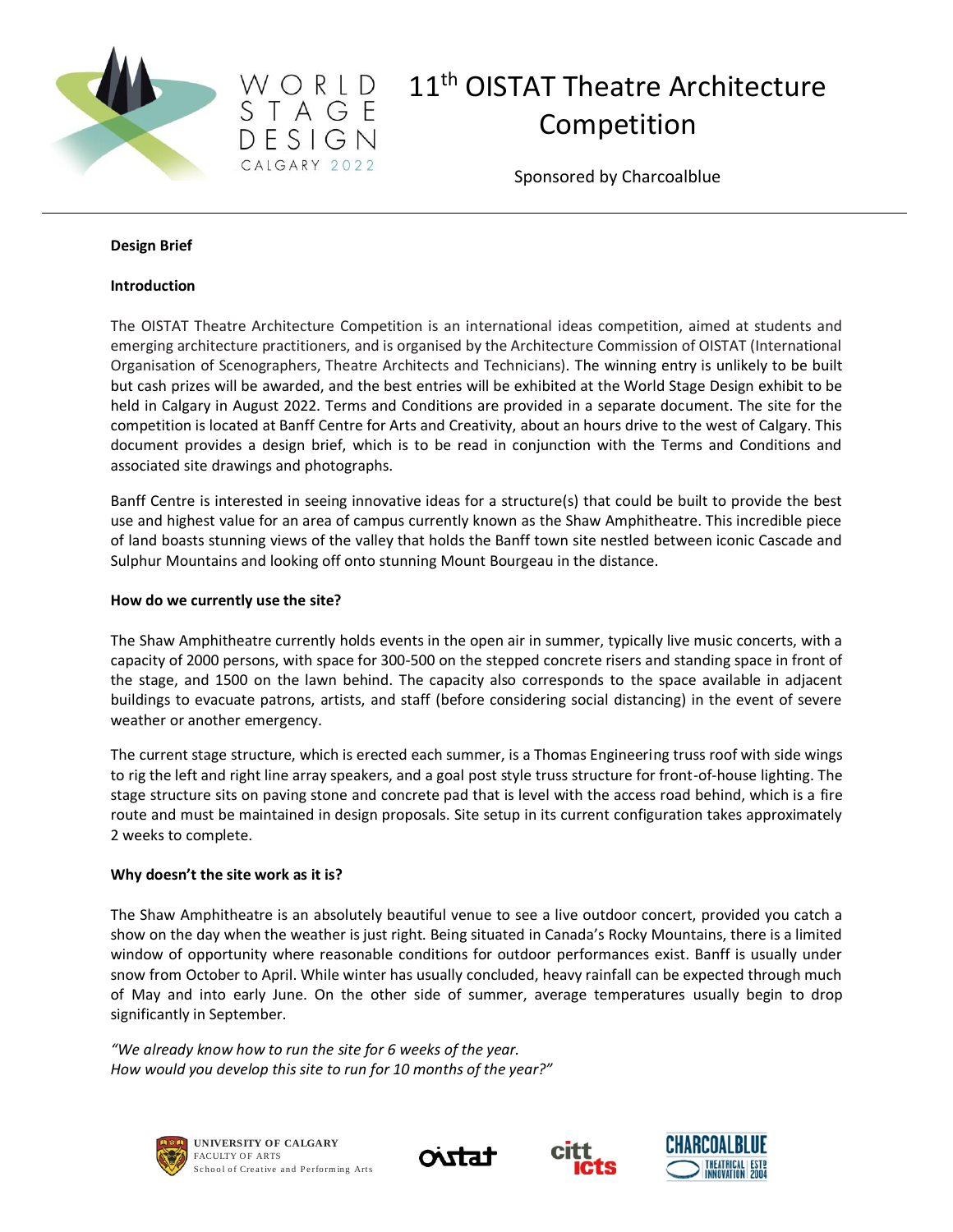



Sponsored by Charcoalblue

The variability of weather conditions has been a challenge that has limited our ability to present certain types of performances at this site. Specifically, performances involving classical music (including opera) have been a challenge to present at this site owing to the risks posed to instruments by sudden drops in temperature and potential exposure to precipitation. These same hazards make it a challenge to feel confident in programming any dance programming at the site. Of the diverse artistic disciplines that Banff Centre engages with, the site is really only viable for commercial concert presentations. This suggests that the stage area should be fully protected from the weather, while a lightweight roof to protect the audience in summer would be welcome.

An additional challenge of the site in its current use is the large size of the staffing contingent required to safely operate a performance in this venue. This is part due to the procedures that must be enacted to respond to severe weather events. Also with no fixed infrastructure for concessions on the site, all the necessary equipment must be manually setup for each event. Locations for bars and food concessions which can be connected to services (power, water, and drainage) and removed in winter should be considered.

*If the site didn't require a complex evacuation process for typical severe weather events, then it would not require such a large staffing compliment.*

#### **What are we looking for?**

Banff Centre is looking for ideas for the best use of the Shaw Amphitheatre site that would provide the best value to the organization. We do not want to place undue limitations on ideas that may be developed in this design competition, and accordingly only ask that the solutions developed:

- Capitalize on the natural beauty and stunning views of the site.
- Facilitate safe and efficient operation for at least 10 months of the year.
- This should include consideration for the safe deployment and removal of any temporary structural components.
- Maximize the potential for revenue generating opportunities by creating a flexible space that can support a diverse array of activity, including banquets of up to 400 attendees.
- Support facilities, including public wash rooms, kitchens and foyer space will be provided in the existing buildings adjacent to the site.
- Maximize the flexibility of the space to support arts performances and events from a wide array of disciplines in a variety of audience configurations and sizes.
- Performance types considered should include at a minimum: commercial music artists, classical ensembles, orchestra, theatre, opera, and dance.
- If possible, audience sizes should be able to range from 200 to 2000 essentially retaining this capability from the current venue's design, including the feeling that the venue isn't too big when it is set for only 200 in a theatre configuration. It is envisaged that due to the climate challenges the venue will provide a secure indoor venue for smaller events in winter but will transform into a larger partly open air venue in the summer months.
- Provide essential services for artist support such as dressing rooms (both single and choral/ensemble), washrooms, greenroom space, and kitchenette.
- No costs are required but the jury will favour proposals which are practical and realizable.







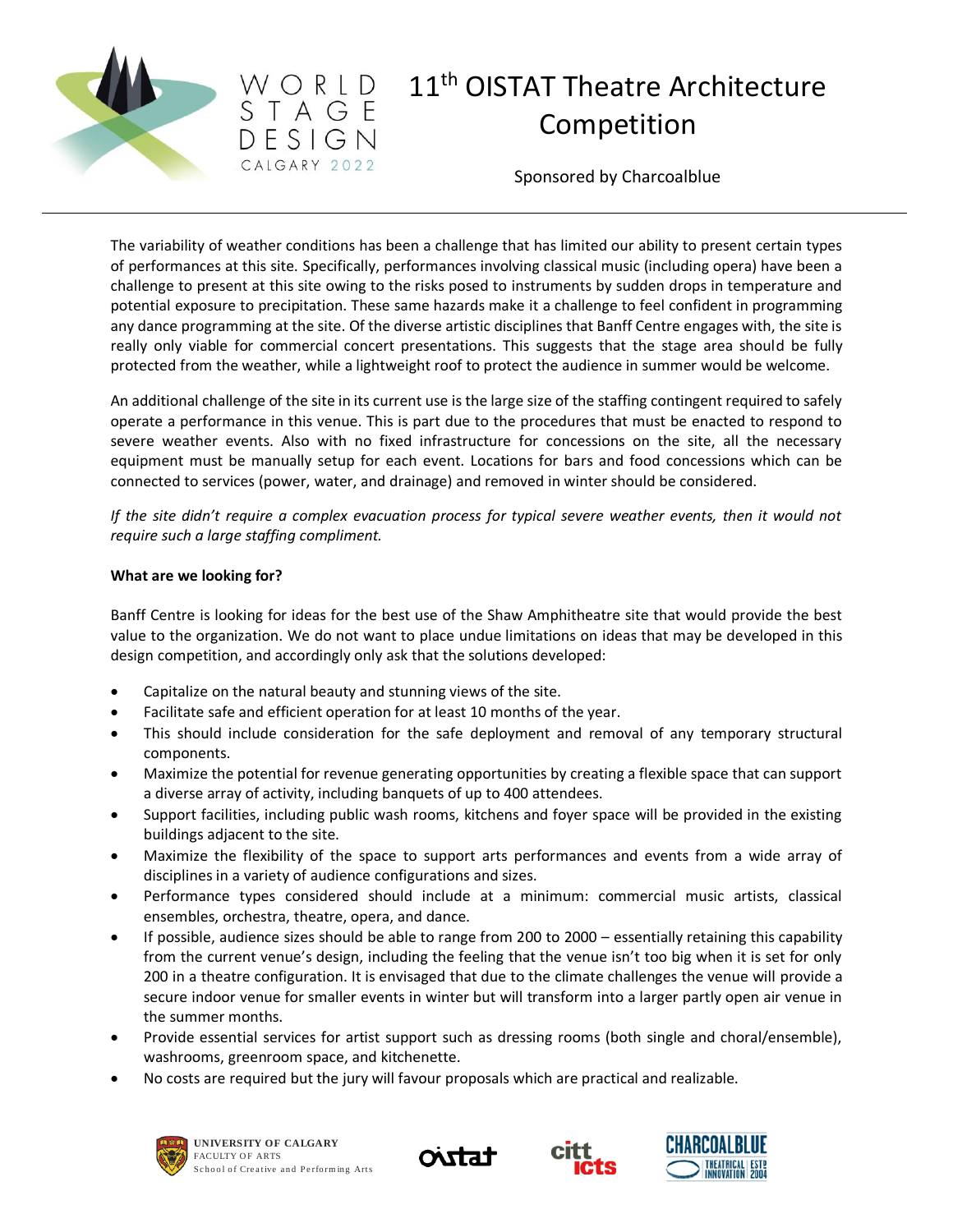



Sponsored by Charcoalblue

#### **Climate Considerations**

#### **Severe Weather**

For all past outdoor programming in the Shaw Amphitheatre, Banff Centre has contracted a professional meteorologist to work on-site and assist in the identification of developing severe weather conditions that could impact the live safety of individuals attending the event. Primary weather considerations are lighting, strong winds, drastic changes in temperature, and heavy precipitation in the form of rain, hail, and snow (including in the summer months). When necessary, a performance may need to be suspended due to a severe weather event and the site evacuated. Evacuation details are specific to each event but generally have guests, artists, and staff hold in one of the adjacent buildings until conditions are safe to either resume the event or go home. Complete evacuation of the site can take as long as 25 minutes (depending on the crowd size, demographics, and other variable conditions of the event) so the advanced warnings provided by the meteorologist are critical to ensure evacuation is complete before the severe weather hazard is occurring.

#### **Environmental Considerations**

#### **Banff National Park**

Banff Centre is located in Banff National Park. Accordingly, there is a rigorous screening process for any new projects that is administered by Parks Canada. This is in addition to the approval process one would regularly expect from the municipality (Town of Banff) and considers the potential ecological and environmental impacts of a project.

#### **Noise**

Noise emanating from the site may be one of the easiest environmental concerns to miss. Amplification of our artists to high sound pressure levels is a fundamental to an effective concert, and so the environmental hazard hides in plain sight under the cover of its necessity in the work we are producing. The noise created by events in the Shaw Amphitheatre can cause undue stress for the animals that call Banff National Park home and should be mitigated as best possible in a future design for large public assembly events on this site. In a similar act of mitigating the negative effects of noise on the animals of the park, Banff Town Council chose to eliminate the hazard in their decision to ban fireworks displays in favour of quieter pyrotechnics.

#### **Physical Considerations**

#### **Site Situation**

The Shaw Amphitheatre site is situated on the lower portion of campus and is flanked by the *Kinnear Centre for Creativity and Innovation*, the *Jeanne and Peter Lougheed Building*, the *TransCanada Pipelines Pavilion*, and the *Max Bell Building*. During a severe weather event or other evacuation, the Kinnear Centre and Max Bell buildings serve as evacuation sites for the audience and artists, while the crew evacuate to the Jeanne and Peter Lougheed Building closer to the stage.







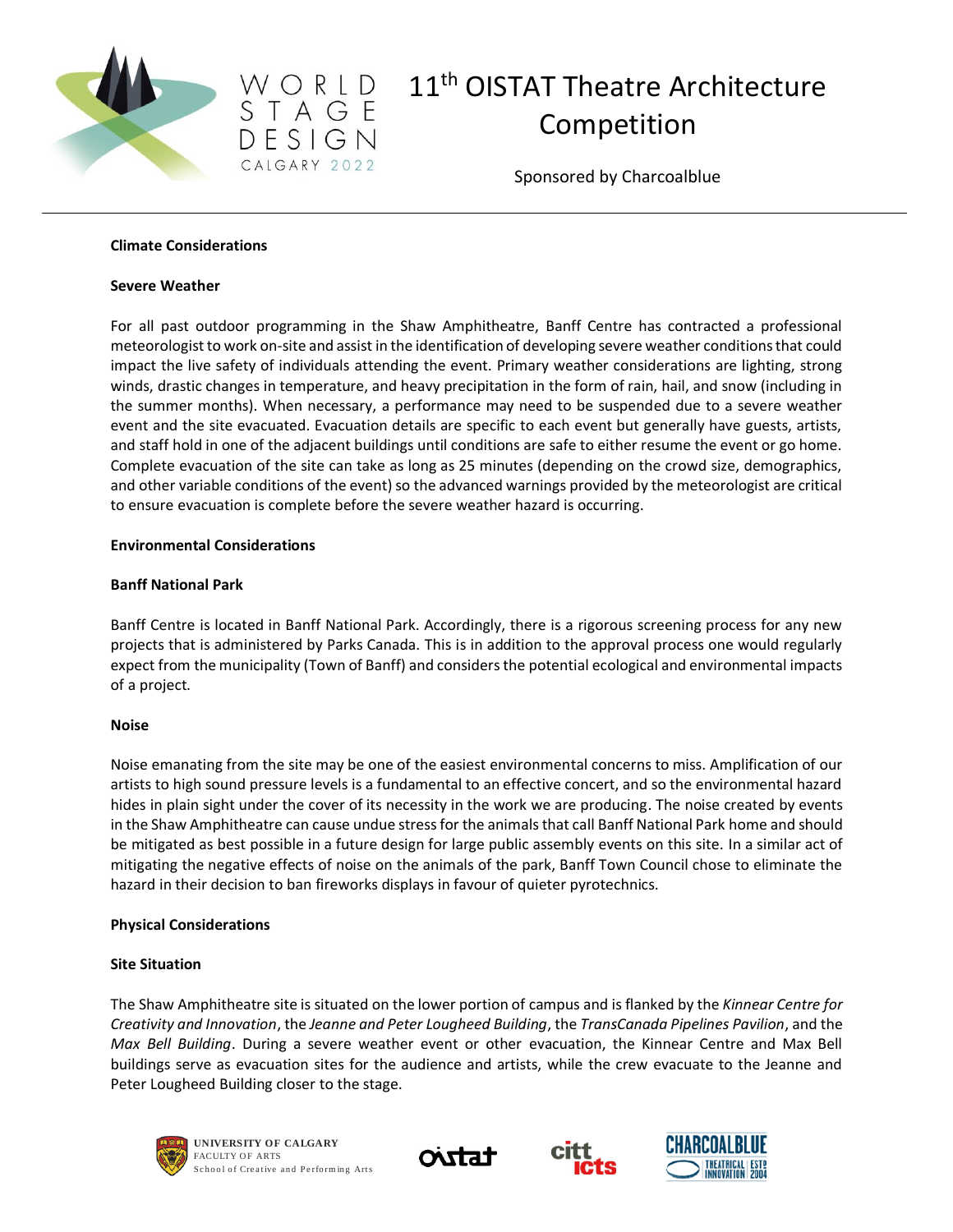



# $W \subset R \cup D$  11<sup>th</sup> OISTAT Theatre Architecture<br>  $S \top A \subseteq E$ Competition

Sponsored by Charcoalblue

- Kinnear Centre for Creativity and Innovation Three floors of conference and meeting spaces. Maclab Bistro, a public restaurant.
- Jeanne and Peter Lougheed Building Rice Television Studio Telus Audio Studio Media editing and creation suites. Artist studios and offices.
- Max Bell Building Max Bell Auditorium Meeting spaces for conferences and programming.
- TransCanada Pipelines Pavilion Lecture hall and smaller meeting spaces.

#### **Access Control**

Access to the site during performances is currently controlled by temporary fencing installed around the perimeter of the site, enclosing the area shown by the red circle above.

#### **Aesthetics**

#### Per Town of Banff website:

*The Banff Design Guidelines provide a framework for evaluating the aesthetic quality of development proposals. The intention of the guidelines is to ensure that the town's built environment reflects the spectacular surrounding natural environment while recognizing Banff's location in a national park and a World Heritage Site.*

*Banff's unique character and "Rocky Mountain Style" is rooted in its rich built heritage with common design themes including:*

- *sensitivity to nature,*
- *the use of rustic natural materials,*
- *emphasis on structural expression and strong roof forms,*
- *respect for the pedestrian environment,*
- *use of decorative details and finishing that provide relief and texture.*

*The Banff Design Guidelines are an integral component of the Banff Land Use Bylaw.*







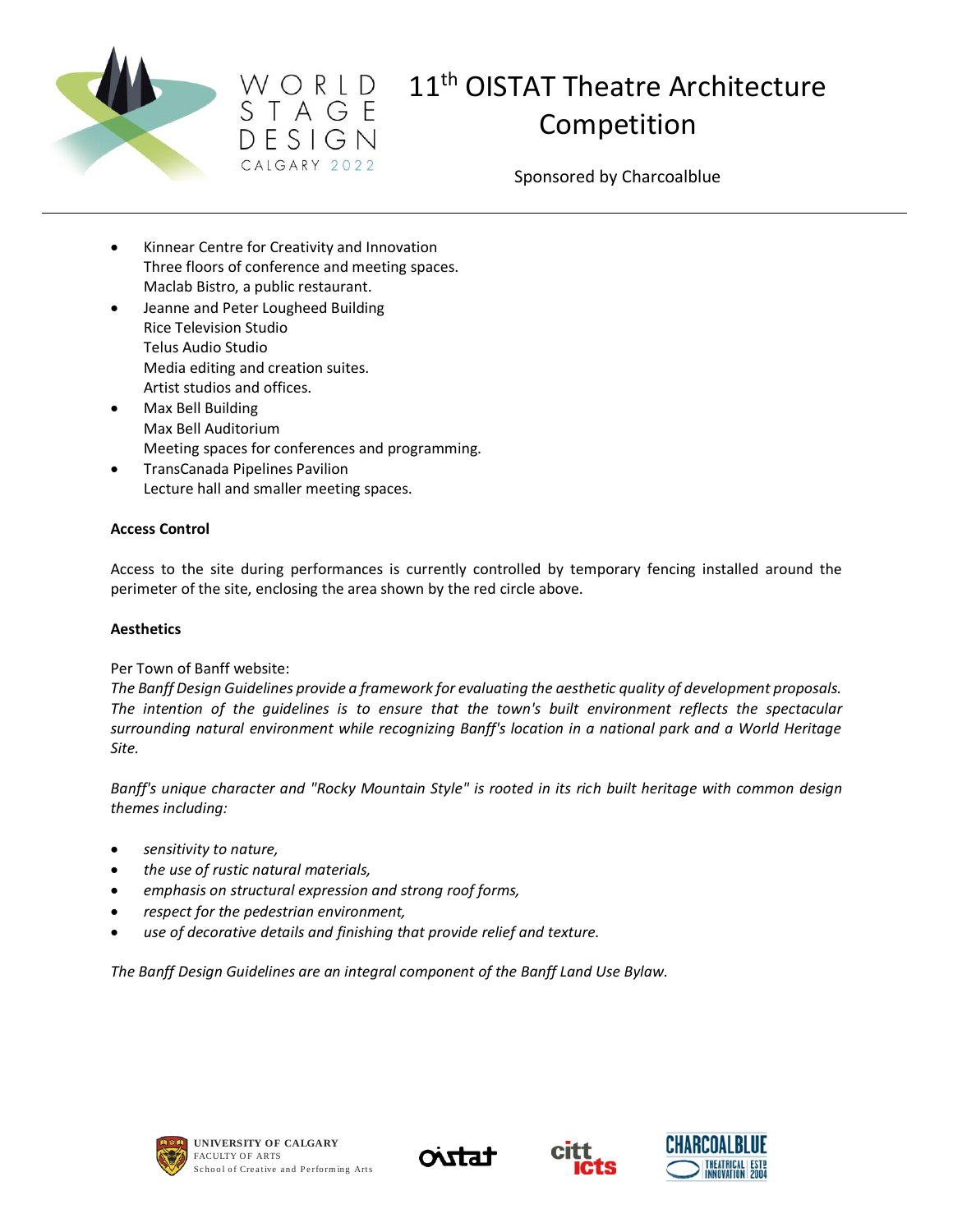



Sponsored by Charcoalblue

**The Jury**



**Tim Foster** 

United Kingdom / chair of jury MA Dip Arch (Cantab) RIBA

Tim Foster is a consultant to Foster Wilson Size, the architectural practice he founded in 1979. Over a period of more than 40 years he has been responsible for the design and remodelling of over fifty theatres, from low cost conversions and start-ups to major refurbishments and new buildings.

Tim was chair of the editorial board and a contributor to *Theatre Buildings: A Design Guide*, published by Routledge in 2010 and currently is leading the preparation of a revised edition. He is chair of the ABTT Theatre Planning Committee and a former chair of the OISTAT Architecture Commission. He was elected a Fellow of the ABTT in 2012 and was a trustee of The Theatres Trust, the national advisory body for the protection of theatres in the UK, from 2009 to 2015. He was a member of the international jury at the Prague Quadrennial in 2019.







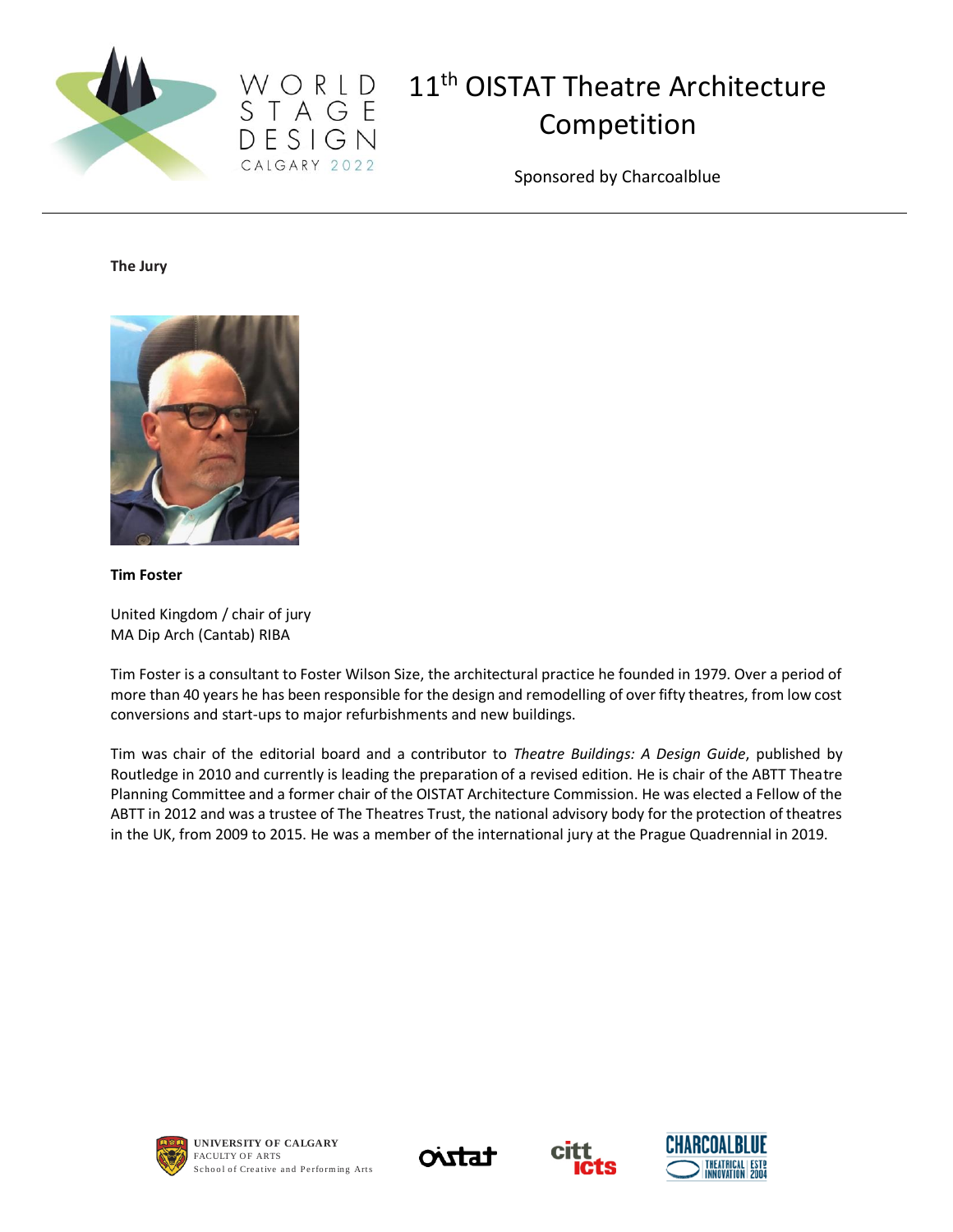



Sponsored by Charcoalblue



#### **Maaike Westinga**

Netherlands / chair of OISTAT Architecture Commission MA Dip Architect (TU Delft)

Maaike Westinga is an architect and director of TenBrasWestinga architecture / interior design and urban design, the architectural practice she has run together with Roel ten Bras since 2008.

Maaike has been responsible for the design and realisation of a variety of theatres and cultural centres. She has managed to combine the interests of the practice and the client in a balanced manner. In controlling the design and construction process, Maaike strives for consistent elaboration, simplicity combined with a strong expression, good build-ability and smart integration of structure and installations in the architecture.

Maaike is an active member of BNA (Royal Institute of Dutch Architects). Since 2017 she has been a member of the board of the VPT (Dutch association for stage technology) and was elected as chair in 2019. In 2020 Maaike became chair of the OISTAT Architecture Commission. Maaike has served on several architectural juries in the Netherlands.







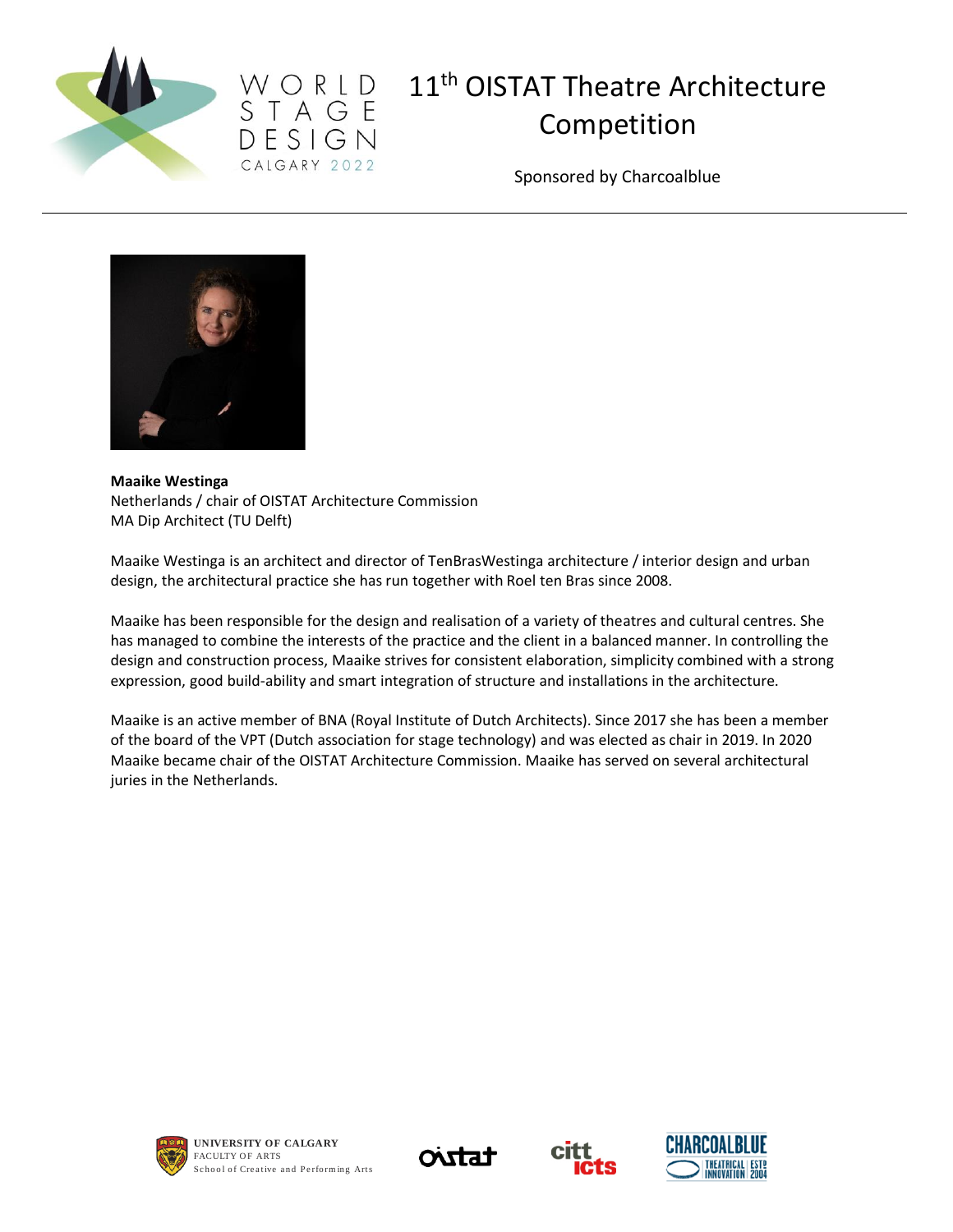



Sponsored by Charcoalblue



#### **Nathan Medd**

Canada

Managing Director of performing arts at Banff Centre for Arts and Creativity

Nathan Medd currently serves as managing director of performing arts at Banff Centre for Arts and Creativity, overseeing residencies, training programs and creation development. Co-founder of several vital performance creation spaces in western Canada, including Progress Lab 1422 in Vancouver and the Metro Studio in Victoria. As a theatre producer, Nathan has produced work from six separate laureates of Canada's highest honour in theatre, the Siminovitch Prize. Former managing producer for North American performance ensemble Electric Company (Olivier award recipient for best new dance production).

While serving as managing director of English Theatre at the National Arts Centre of Canada, supported the establishment of the world's first Indigenous national theatre, helping to redefine one of the global community's most distinctive and diverse national theatre programs. Cover subject of International Arts Manager Magazine (2018). BFA theatre and English literature University of Victoria, and ALM management Harvard.







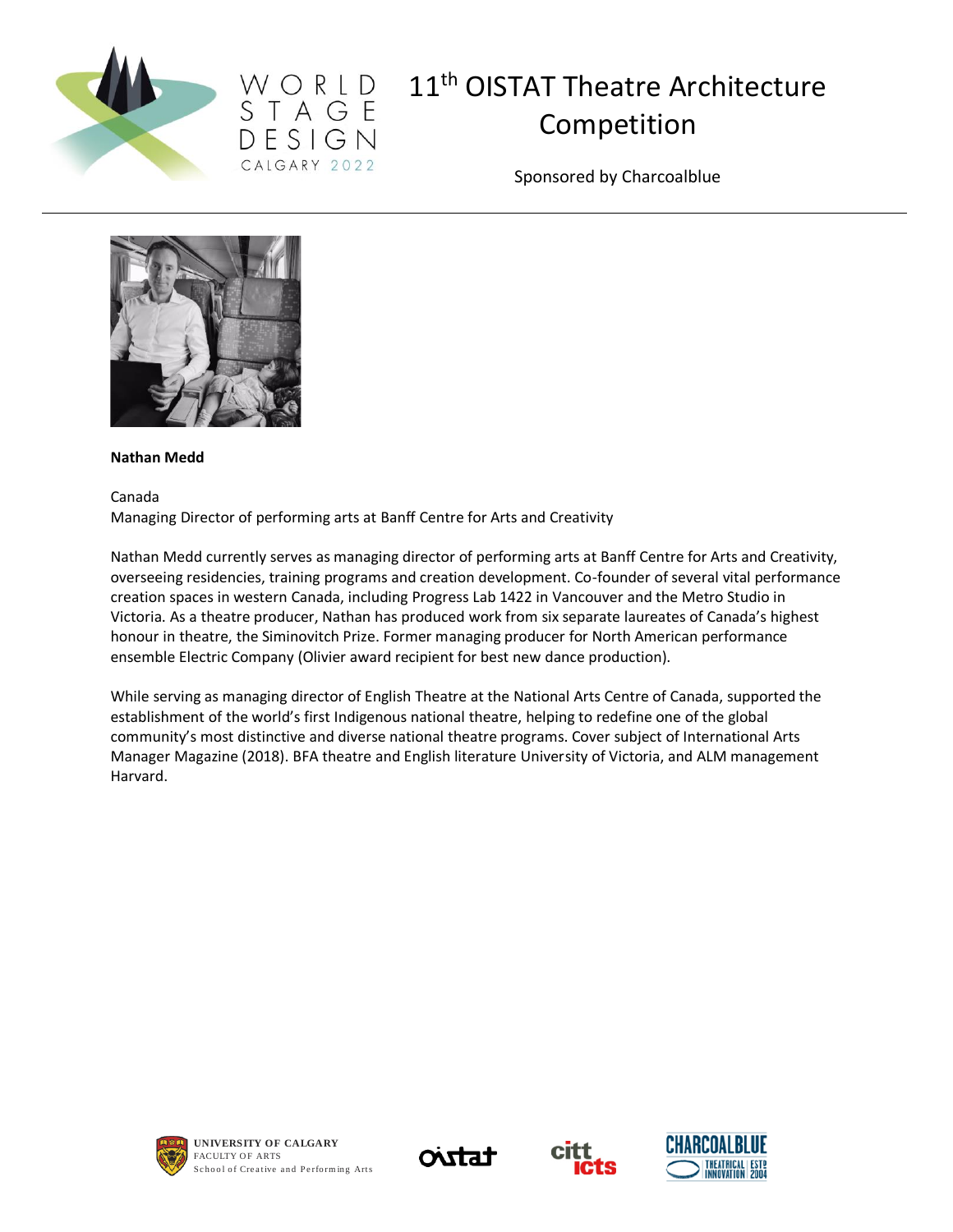



Sponsored by Charcoalblue



#### **Elena Giakoumaki**

Greece/United Kingdom MArch (Hons) Masters in Architectural Design, Bartlett School of Architecture Diploma in Architecture, National Technical University of Athens

Elena is an architect having studied at the Bartlett School of Architecture in London and the National Technical University of Athens. She has over a decade of experience as a senior theatre consultant at Charcoalblue, providing consultancy in venue design, auditorium planning, seating system design, functional planning, sightlines and accessibility. Before this she had eight years' experience with UK architectural practices specialising in theatre design and a further two years' experience with a leading set designer in Athens.

Elena has consulted on projects including Soho Place Theatre, London; Theatre Royal Drury Lane, London; Leuven PAC, Belgium; Boulevard Theatre, Soho; Theatr Clwyd, Mold; Malvern College; The Yard at Chicago Shakespeare Theatre, Chicago; Pier 55, New York; Dorfman Theatre at the National Theatre London.









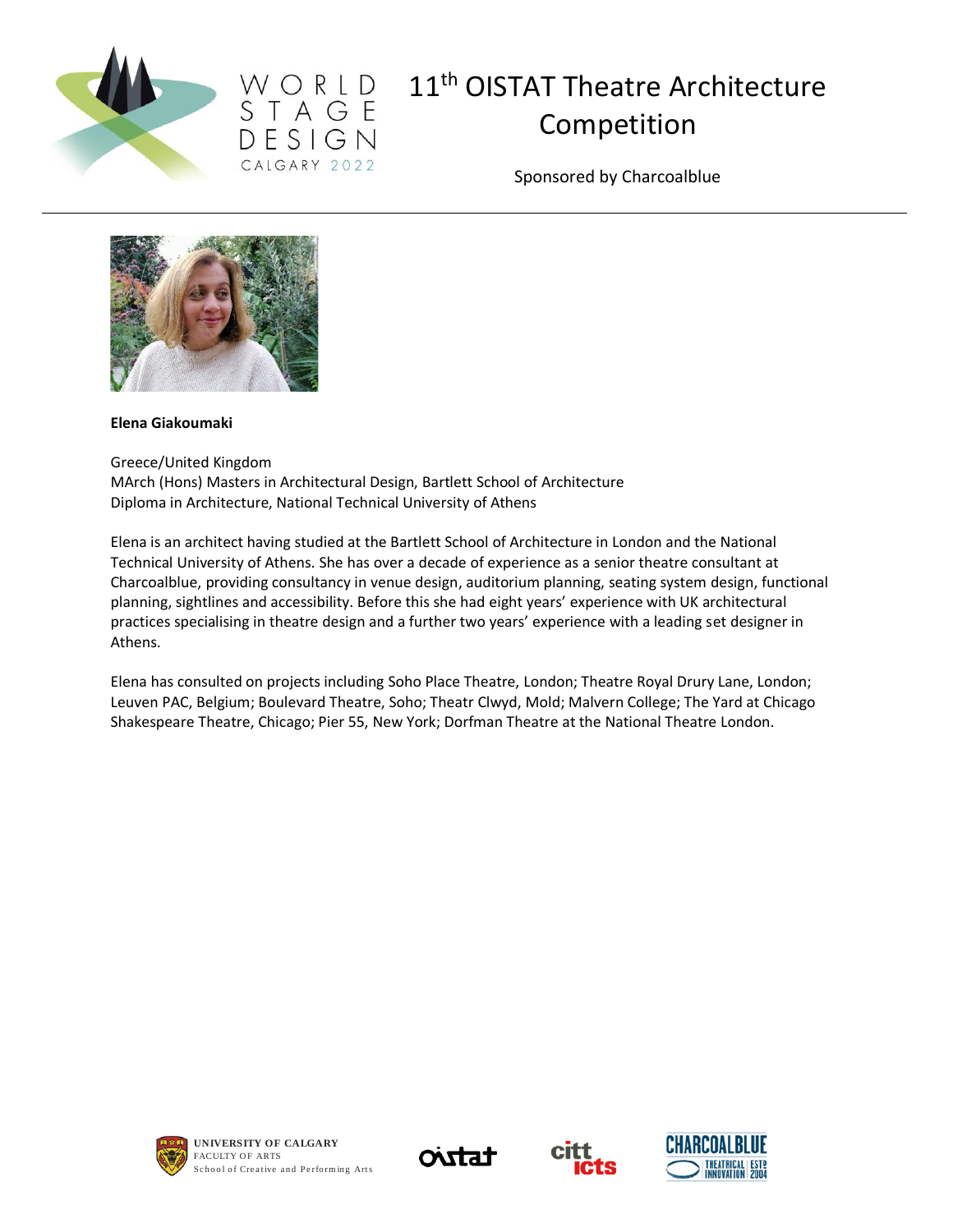



Sponsored by Charcoalblue



**Jeong-Sik Yoo** 

Korea / vice-chair of OISTAT Architecture Commission MFA, ETCP Certified Rigger - Theatre and Arena

Jeong-Sik Yoo is a theatre practitioner and consultant at Ghost LX, architectural and technical studio, founded in 2017. During his MFA program at the David Geffen School of Drama in Yale, he won three awards for academic theatre design competitions run by USITT, ASTC, and ASA.

After some experience in theatre consulting companies in the USA, he moved to Seoul in Korea, founding Ghost LX, responsible for the design and remodelling of theatre projects in Korea and South Asia. He served as technical supervisor for the 2018 Pyeongchang Winter Olympics opening and closing ceremonies.

He also teaches architectural and technical stage technology classes at the Art Council of Korea. He is a vicechair of the OISTAT Architecture Commission and the Health and Safety Committee of USITT. He is in the Doctoral architecture program at the National University of Seoul and is leading the Art and Technologies Lab project for the Ministry of Culture, Sports and Tourism in Korea (MCST).







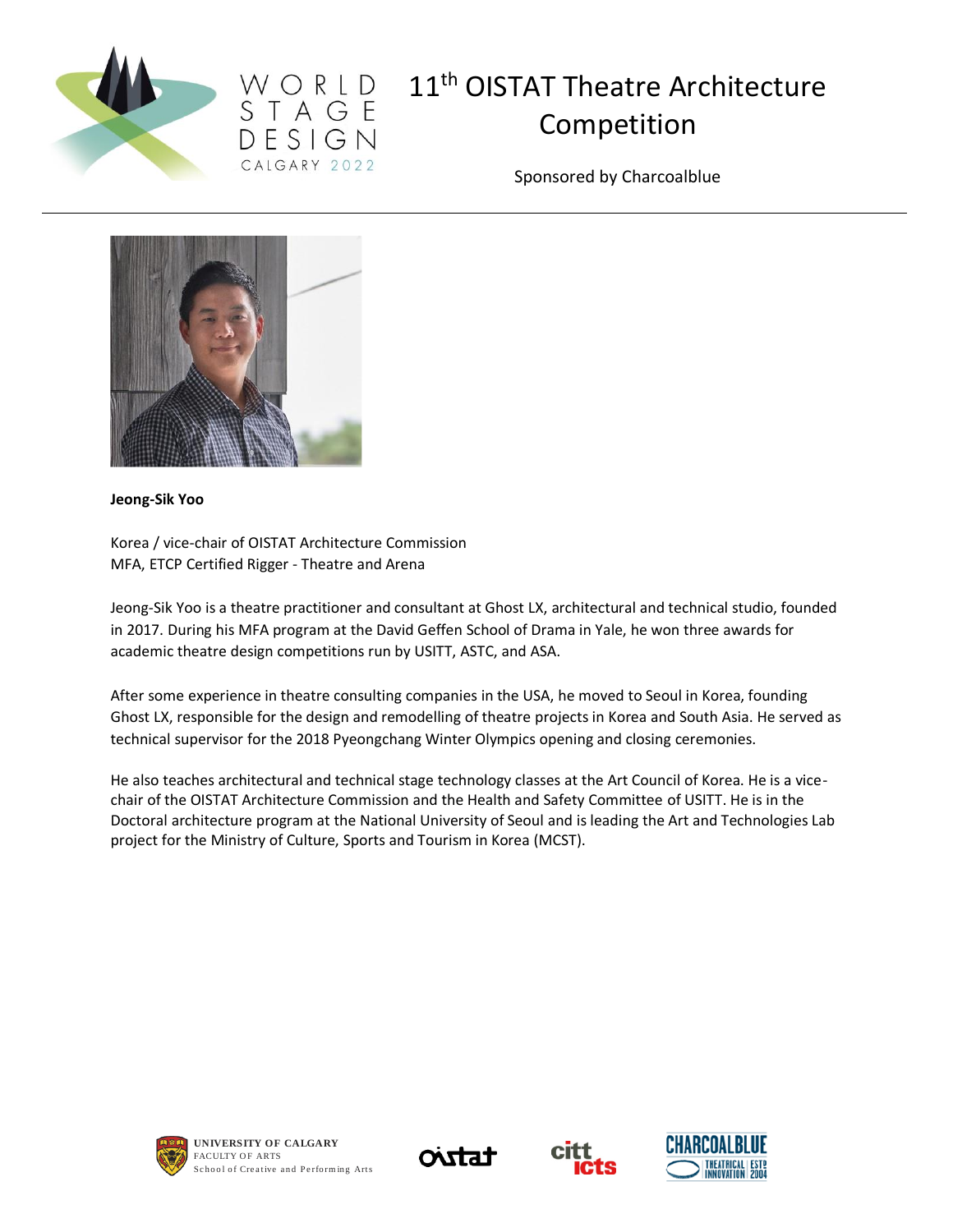

Sponsored by Charcoalblue

#### **Jury Procedure**

The members of the jury were:

• [Tim Foster](http://www.oistat.org/Item/list.asp?id=1499#Foster) (United Kingdom) chair of jury

CALGARY 2022

- Maaike Westinga (Netherlands) chair of OISTAT Architecture Commission
- Nathan Medd (Canada)
- Elena Giakoumaki (Greece/United Kingdom)
- Jeong-Sik Yoo (Korea)

The jury coordinator was: Aidan Sparks

The jury met online on 23, 24, and 25 May 2022. All entries were submitted electronically via the World Stage Design portal on Submittable. The closing date for entries was 30 April 2022. 15 entries were received from 9 different countries, as follows.

| Canada             | 1             |
|--------------------|---------------|
| China              | 1             |
| Czech Republic     | 1             |
| Hungary            | 1             |
| <b>Netherlands</b> | 1             |
| New Zealand        | 1             |
| Slovakia           | $\mathfrak z$ |
| Syria              | 1             |
| Taiwan             | 6             |

The entries were registered on receipt and allocated project numbers 1-15. The identity of the entrants was not disclosed to the jury until after they had completed their selections.

Jury members were given access to the Submittable system to allow them to view the entries approximately one week before the first meeting. They were asked to score all entries out of ten.







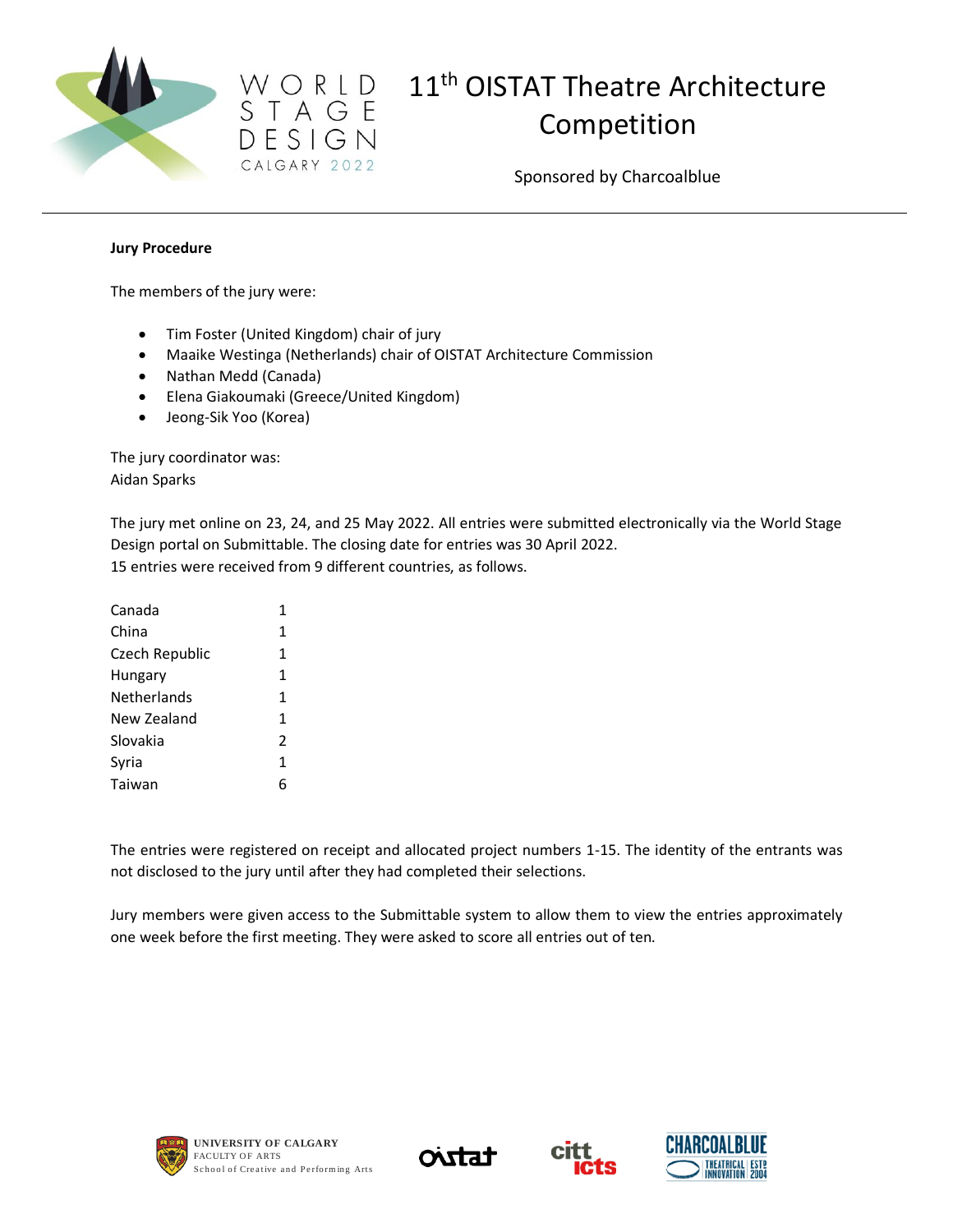

Sponsored by Charcoalblue

#### **Round 1 Meeting / 23 May 2022**

 $D$  E S I G N CALGARY 2022

The meeting opened with an introduction to the site and the principles of the competition. Jurors' preliminary scores were then collated to create overall scores. It was agreed that the ten highest scoring entries would proceed to the next round. The ten projects selected were: 357845, 280015, 901220, 220426,192002,102623, 440611, 502502, 842168, 220412

#### **Round 2 Meeting / 24 May 2022**

In the second round, the entries selected in the first round were viewed and discussed by the whole jury, who individually awarded new scores out of ten. Entries outside the top ten were also viewed to check they had not been misjudged. Jurors' scores were then collated to create a new order. To ensure consistency of scoring it was agreed all jurors would re-score the entries overnight, ranking them from 1-10, and awarding 10 to the highest and 1 to the lowest.

#### **Round 3 Meeting / 25 May 2022**

Jurors' overnight scores were collated to create a new order. It was agreed the top scoring six would receive prizes. The six projects selected were:

357845, 280015, 901220, 220426,102623, 842168

After further discussion the prizes were awarded. The jury decided to award two first equal prizes, with the first and second prize money shared equally between them. They then agreed the third prize and the remainder were awarded the three equal additional prizes. It was agreed that in light of the small number of entries no honorary mentions would be awarded. The jury then discussed the contents of the Jury Report and exhibition. It was agreed that all remaining entries should be included in the exhibition, with the exception of three entries. These were number 201512, which was deemed incomplete, having failed to provide the required AO panel, and numbers 192002 and 616029, which contained appropriated imagery from Indigenous communities. Canada and other countries are working towards a decolonized and reconciled approach to relationships with Indigenous communities. After taking advice from Banff Centre and WSD it was decided these projects could not be included in the exhibition.

All decisions of the jury were unanimous.







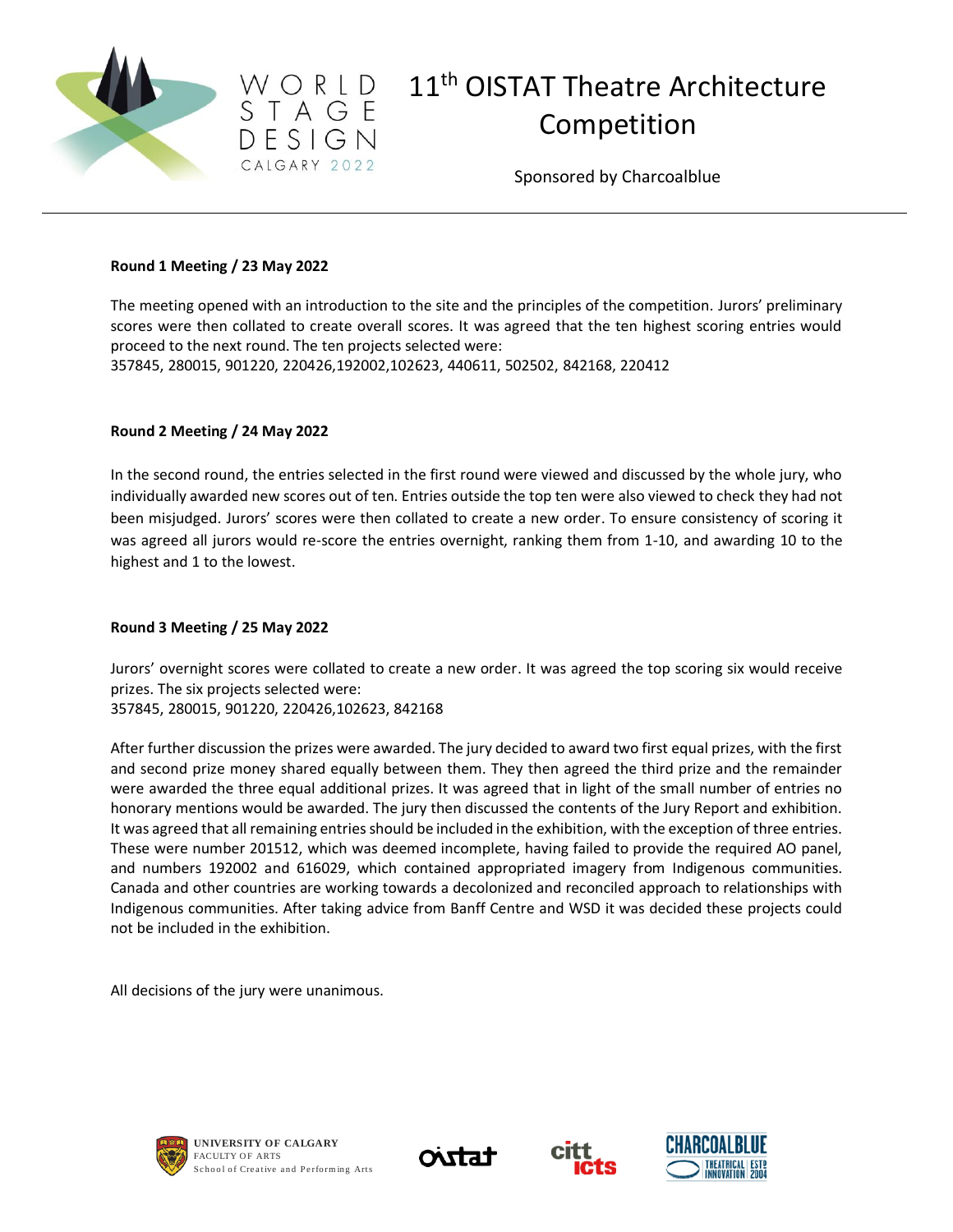

Sponsored by Charcoalblue

#### **Jury Report**

#### **Jury Overview**

The site for the competition at Banff Centre for Arts and Creativity is a place of outstanding natural beauty and any intervention in this place needs to be made with a sensitivity which respects this. Consideration also needs to be given to the impact of the design on existing buildings, particularly the nearby Kinnear building, which currently provides audience facilities serving the amphitheatre and enjoys sensational views of the landscape.

The jury were reminded that this was an ideas competition aimed at students and young practitioners. It was therefore necessary to strike a balance between practicality and imagination. In an ideas competition an exciting concept will often take precedence over the ability to actually build it.

The jury felt that the key characteristics they were looking for in the entries were:

- Recognition of the climate of the site and the need for summer and winter use
- A sense of place derived from the unique character of the site and its surroundings
- Theatricality and the creation of performative space

 $D$  E S I G N CALGARY 2022

- The making of a public meeting space which is welcoming and festive
- A high standard of presentation

The jury thought that the quality of the entries was generally high, although in some cases the explanation of the design intent was not as clear or well developed as it might have been. Those entries that demonstrated an appreciation of the existing site and the opportunities it offered tended to find more favour than those that did not. In the context of a theatre design competition, with the stated aim of exploring theatrical space, the designs of the actual theatre spaces were for the most part a little disappointing and lacking in ambition or understanding, with many competitors retaining the existing amphitheatre, which was not a requirement of the brief. Only a few entries took the opportunity to reimagine the performance space.

The standard of presentation was generally high, although the clarity of the board layouts and text was sometimes confusing. Entrants were asked to provide a video as well as a flat panel and in many cases the videos were more informative than the drawings.







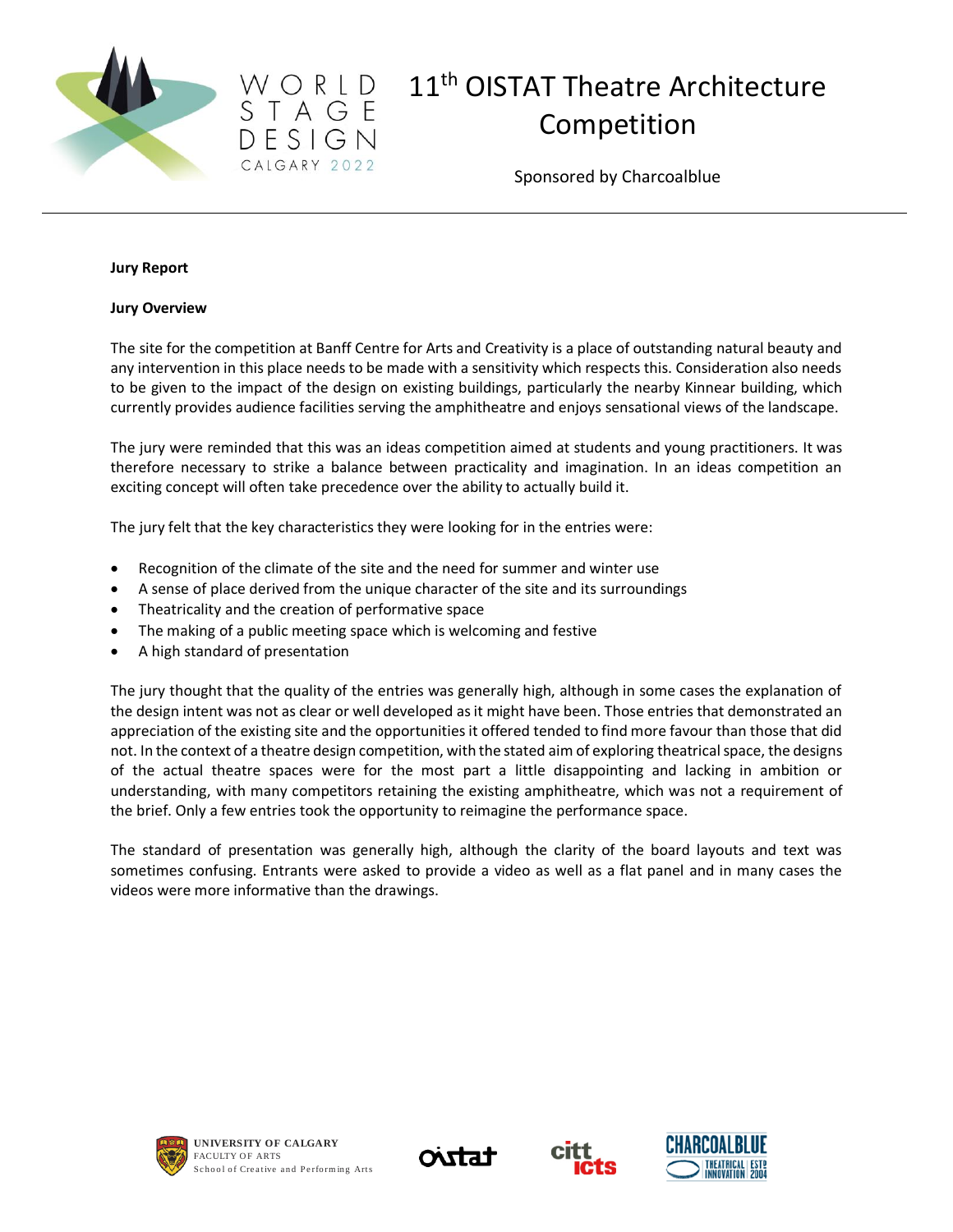



Sponsored by Charcoalblue

The jury's reports on the individual prizewinners are as follows:

**EQUAL FIRST PRIZE PROJECT NO. 357845 Elevate Performance Pavilion** Chris Johnson / Keller Ziesmann (Canada)

This was a proposal which was modest in scale but executed with great assurance and a convincing sense of place. The existing amphitheatre is retained and a new permanent stage house is created, providing shelter and appropriate technical facilities for the presentation of a range of summer performances. A free standing structure within the stage acts as a screen, which creates a backstage zone and enclosure for dressing rooms and other facilities. The rear wall is fully glazed allowing partial views through the stage to the landscape beyond. In winter large glazed sliding/folding doors enclose the stage, which can be reconfigured as a studio theatre. A separate pavilion to one side of the stage provides an entrance lobby with supporting washrooms and a box office and coat check area, supporting the winter use. The materiality is well expressed using sustainable materials with a form which is simple and evokes traditional mountain architecture. A number of entries adopted a similar design strategy but this was by far the best developed.

**EQUAL FIRST PRIZE PROJECT NO. 280015 The Ring** Tayssir Takieddine / Saeed Al Raddawi (Syria)

This is a highly poetic proposal which takes the existing amphitheatre and elevates it to another level with some deceptively simple interventions which create a compelling sculptural object in the landscape. A circular path encircles the back of the amphitheatre, extending via curved bridges on either side to connect to the roof of a solid semi-circular block behind the stage, housing a flexible performance and gallery space for winter use. The whole composition is expressed as a smooth red object providing a striking counterpoint to the otherwise green surroundings. It sits low on the site by exploiting the sloping land, allowing open views to the landscape to be retained from the adjoining buildings. The jury felt there were some missed opportunities, particularly the lack of access from the rear building to the outdoor stage and the lack of any weather protection for the stage, but felt these omissions could easily be remedied. Overall, the strength of the vision and the powerful performative space it creates made it a deserving equal first prize winner.







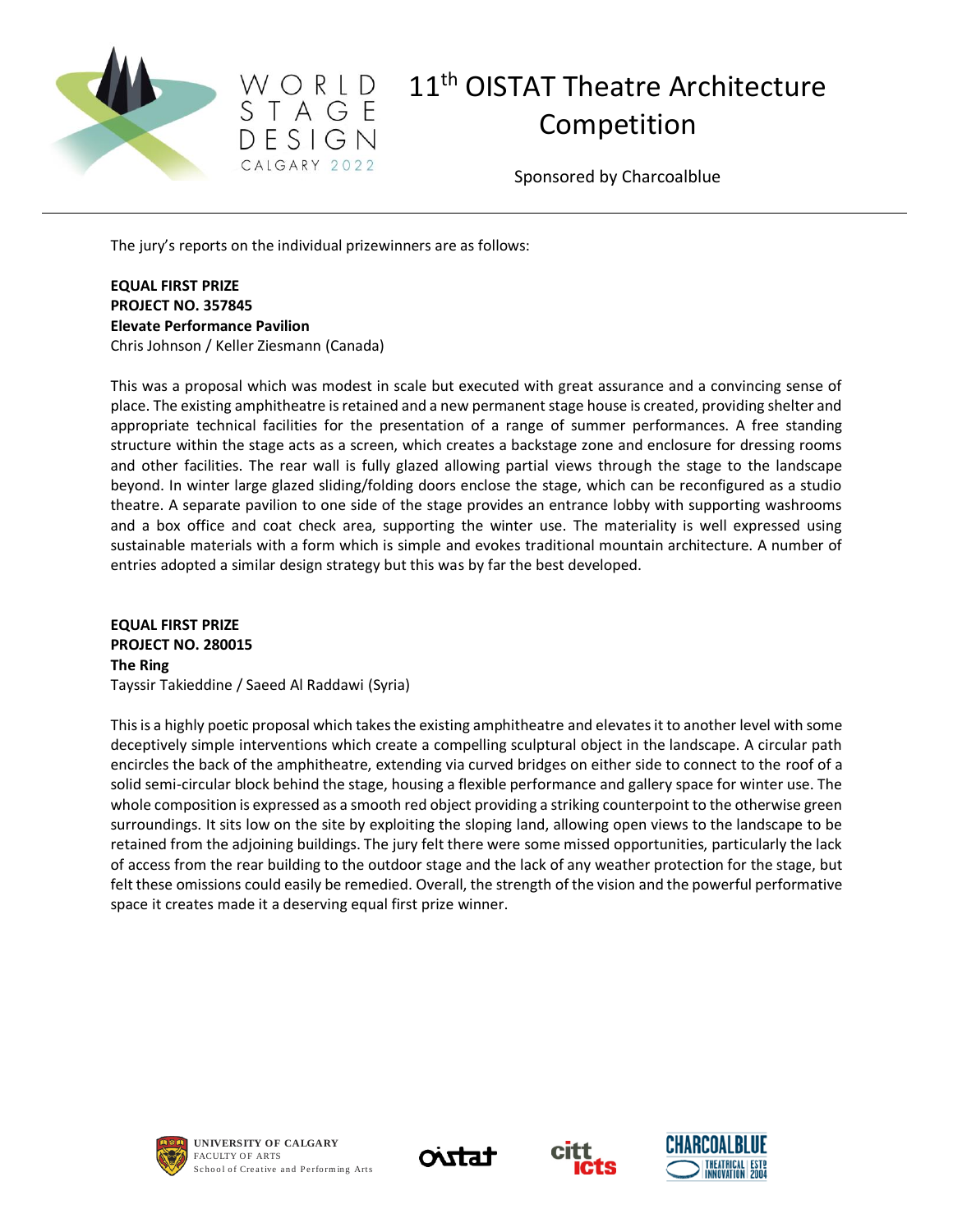



Sponsored by Charcoalblue

#### **THIRD PRIZE PROJECT NO. 102623 Parasite Theatre** Karolína Gavroňová / Nina Olekšáková (Slovakia)

This proposal is for a flexible structural system based on equilateral triangles in both plan and section, which is placed over the existing amphitheatre, with the potential to create a roof over both the stage and auditorium. The geometry is used to develop a complex and multi-layered asymmetrical form which retains a high level of transparency and creates walkways and ramps from the back of the site to the upper levels, providing a theatre seating gallery and viewing platforms on the roof. The structure provides for longer spans over the theatre and the ability to hang technical equipment. In winter solid and glazed panels can be added to provide greater enclosure. The jury felt the work involved in making these changes was likely to be very time consuming but it nevertheless demonstrated an understanding of the need to enable winter performances. Despite the lack of technical development, the jury felt this was a visually exciting and highly flexible idea, which sought to address many of the key issues.

ADDITIONAL PRIZES

**PROJECT NO. 220426 Lake in the Forest** Jun-You Huang / Han-Yu Lai (Taiwan)

This proposal consists of a large technical stage enclosure facing the existing amphitheatre, with glass enclosures at the sides and rear but not on the audience side. An array of rotating and tilting mirrored panels over the stage allow the audience unusual views of the performance or can be used to reflect lighting. Separate pavilions on either side of the stage provide backstage accommodation. The proposal is beautifully presented in the visualisations and video, which create a strong sense of theatricality. However the jury felt an opportunity had been missed in the failure to allow the stage to be enclosed in winter and that the columns within the stage space would be an unwelcome obstruction.

**PROJECT NO. 842168 Theatre at the Park** Shelly van Gogh / Robin Peijnenburg (Netherlands)

A series of spiral ramps are placed over the existing amphitheatre which wind up and around the performance space, allowing views into the performance and out to the landscape. It is a highly poetic vision, which is well presented, particularly in the video, but it is essentially a sculptural object which provides little shelter from the elements. The jury felt that the performative potential of the form had not been fully realized, where audiences could line the ramps watching a performance, and that a more centralized in-the-round performance space would have responded much better to the form of the ramps than the retained end stage amphitheatre.